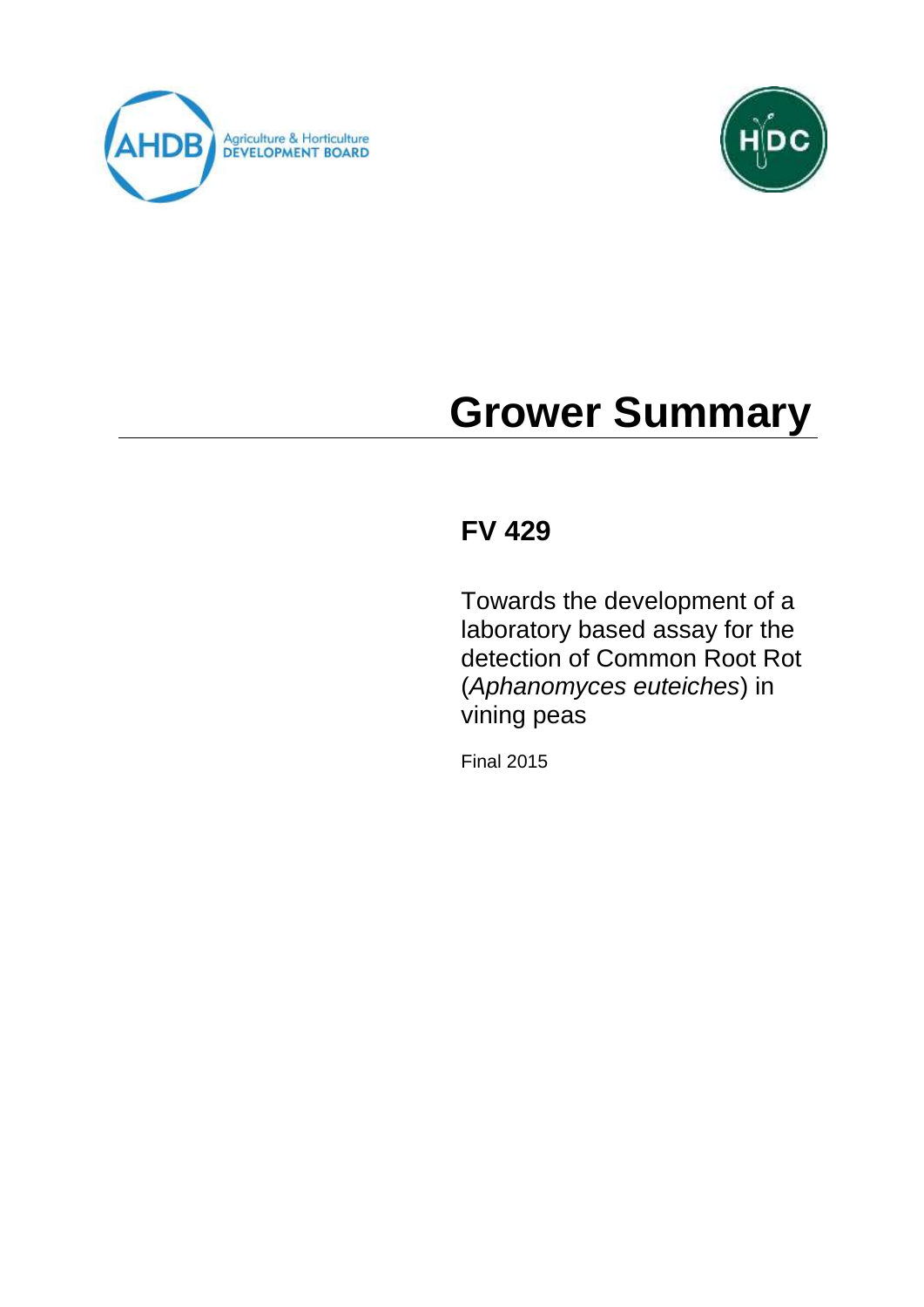# **Disclaimer**

*AHDB, operating through its HDC division seeks to ensure that the information contained within this document is accurate at the time of printing. No warranty is given in respect thereof and, to the maximum extent permitted by law the Agriculture and Horticulture Development Board accepts no liability for loss, damage or injury howsoever caused (including that caused by negligence) or suffered directly or indirectly in relation to information and opinions contained in or omitted from this document.* 

*No part of this publication may be reproduced in any material form (including by photocopy or storage in any medium by electronic means) or any copy or adaptation stored, published or distributed (by physical, electronic or other means) without the prior permission in writing of the Agriculture and Horticulture Development Board, other than by reproduction in an unmodified form for the sole purpose of use as an information resource when the Agriculture and Horticulture Development Board or HDC is clearly acknowledged as the source, or in accordance with the provisions of the Copyright, Designs and Patents Act 1988. All rights reserved.* 

*AHDB (logo) is a registered trademark of the Agriculture and Horticulture Development Board. HDC is a registered trademark of the Agriculture and Horticulture Development Board, for use by its HDC division. All other trademarks, logos and brand names contained in this publication are the trademarks of their respective holders. No rights are granted without the prior written permission of the relevant owners.*

The results and conclusions in this report may be based on an investigation conducted over one year. Therefore, care must be taken with the interpretation of the results.

#### **Use of pesticides**

Only officially approved pesticides may be used in the UK. Approvals are normally granted only in relation to individual products and for specified uses. It is an offence to use nonapproved products or to use approved products in a manner that does not comply with the statutory conditions of use, except where the crop or situation is the subject of an off-label extension of use.

Before using all pesticides check the approval status and conditions of use.

Read the label before use: use pesticides safely.

# **Further information**

If you would like a copy of this report, please email the HDC office (hdc@hdc.ahdb.org.uk), quoting your HDC number, alternatively contact the HDC at the address below.

HDC Stoneleigh Park Kenilworth **Warwickshire** CV8 2TL

Tel – 0247 669 2051

HDC is a division of the Agriculture and Horticulture Development Board.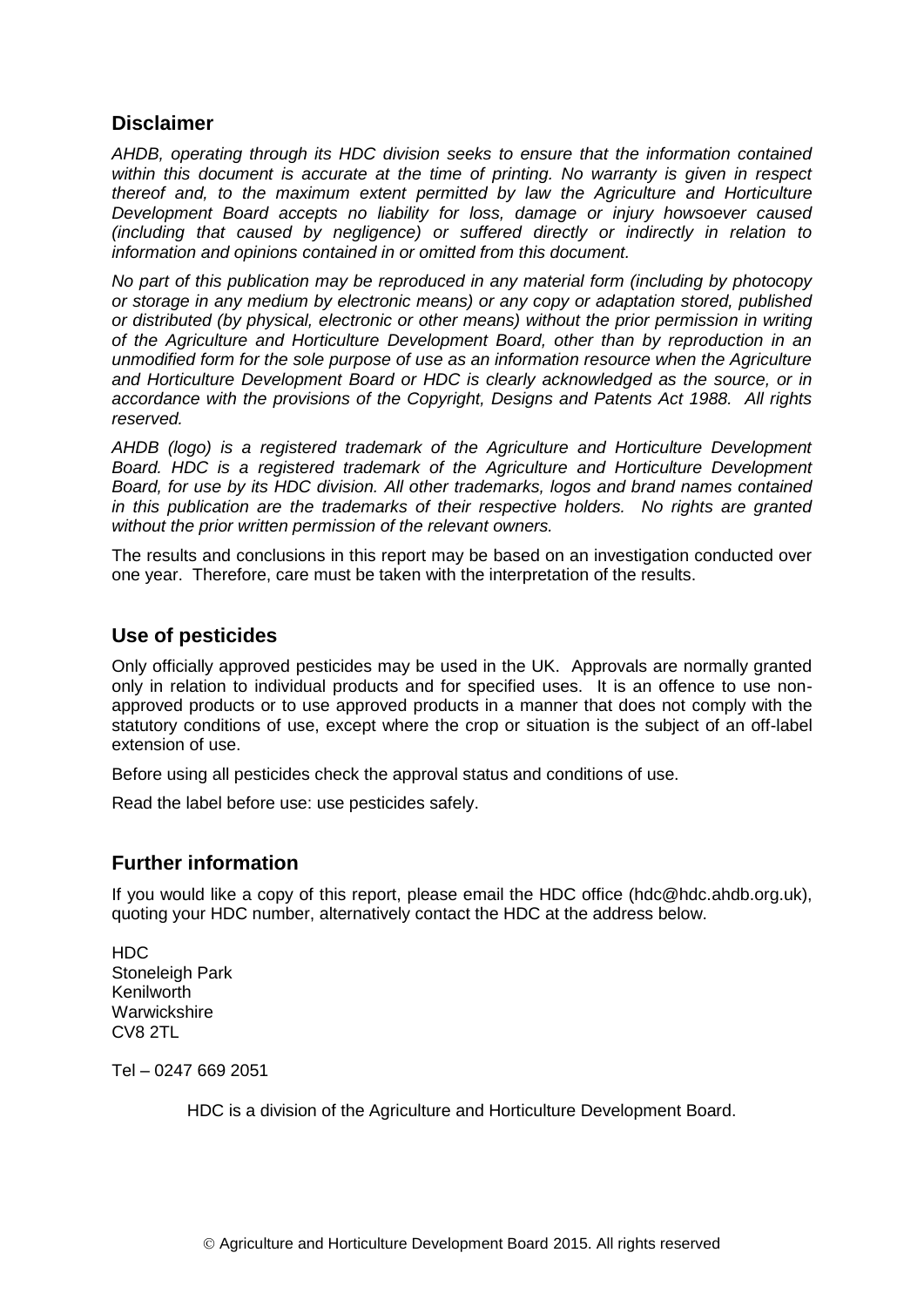| <b>Project Number:</b>          | <b>FV 429</b>                                                                                                                         |
|---------------------------------|---------------------------------------------------------------------------------------------------------------------------------------|
| <b>Project Title:</b>           | Towards the development of a laboratory based<br>assay for the detection of Common Root Rot<br>(Aphanomyces euteiches) in vining peas |
| <b>Project Leader:</b>          | Dr Kerry Maguire, PGRO                                                                                                                |
| <b>Contractor:</b>              | <b>PGRO</b>                                                                                                                           |
| <b>Industry Representative:</b> | Mr N Murray, Bruce Farms, Balmyle, Meigle,<br>Perthshire PH12 8QU                                                                     |
| <b>Report:</b>                  | Annual Report 2015                                                                                                                    |
| <b>Publication Date:</b>        | 20 February 2015                                                                                                                      |
| Previous report/(s):            | None                                                                                                                                  |
| <b>Start Date:</b>              | 3 February 2014                                                                                                                       |
| <b>End Date:</b>                | 30 January 2016                                                                                                                       |
| <b>Project Cost:</b>            | £19,742                                                                                                                               |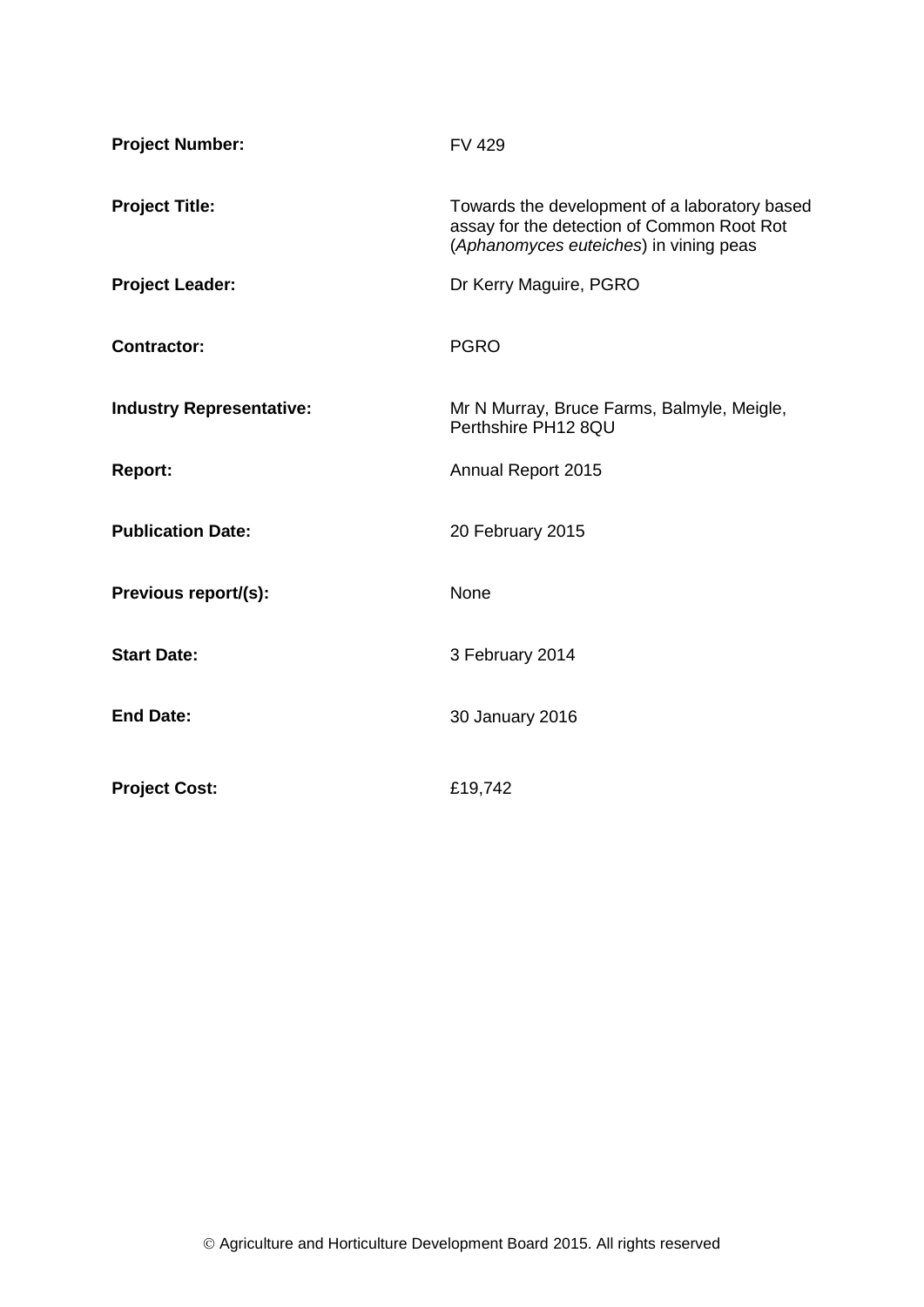# *GROWER SUMMARY*

#### **Headline**

Root rot is a major problem for growers of peas in the UK. A soil diagnostic test is brought a step closer with the first year of a two year project looking at different methods to evaluate *A. euteiches* in soil.

#### **Background**

Peas are valuable crops for the environment, crop rotation, diet and human health. Production is threatened by increasing levels of soil-borne diseases as peas are grown in restricted areas in the UK due to climate and location of processing facilities. There are increasing incidences of pea root rot. Symptoms usually appear as the plants begin to flower or earlier if the plants are stressed by waterlogging or other factors. This can result in complete crop loss or in less severe incidences uneven maturity of the crop. Chemical control of soil borne pathogens is unavailable. Once the symptoms have been observed there is very little the grower can do to save the crop.

There are three main fungal species which cause the problem *Fusarium solani* pv *pisi*, *Phoma medicaginis* var *pinodella* and *Aphanomyces euteiches*. Infection is dependent on weather and soil conditions. Disease levels are favoured by high soil moisture and are often seen where there has been a history of soil compaction and water logging although this is not always the case. Another factor is drilling time; peas sown in cold wet soils appear to be more susceptible than those grown later in the season. There is a test available to identify the risk of root rot for *P. medicaginis* and *F. solani*. The test is used by growers to identify fields with a high disease risk and either lengthen the rotation or plant later in the season. The incidence of *A. euteiches* root rot is on the increase. Recent trials at PGRO have identified low levels of infection without obvious above ground symptoms. This could reduce yield without the appearance of diseased plants and also allow the fungal levels to increase in the soil undetected.

*A. euteiches* is a very resilient fungus and is able to survive in the soil as thick walled oospores which form in abundance in the decaying pea roots. The area of infection spreads out across the field between pea crops. Field infection cannot be predicted or tested for and identification is based on the symptoms and the oospores in the crop.

This project aims to evaluate methods used in research projects to identify *A. euteiches* in soil samples and to identify a time and resource efficient method for identifying *A. euteiches* from field samples.